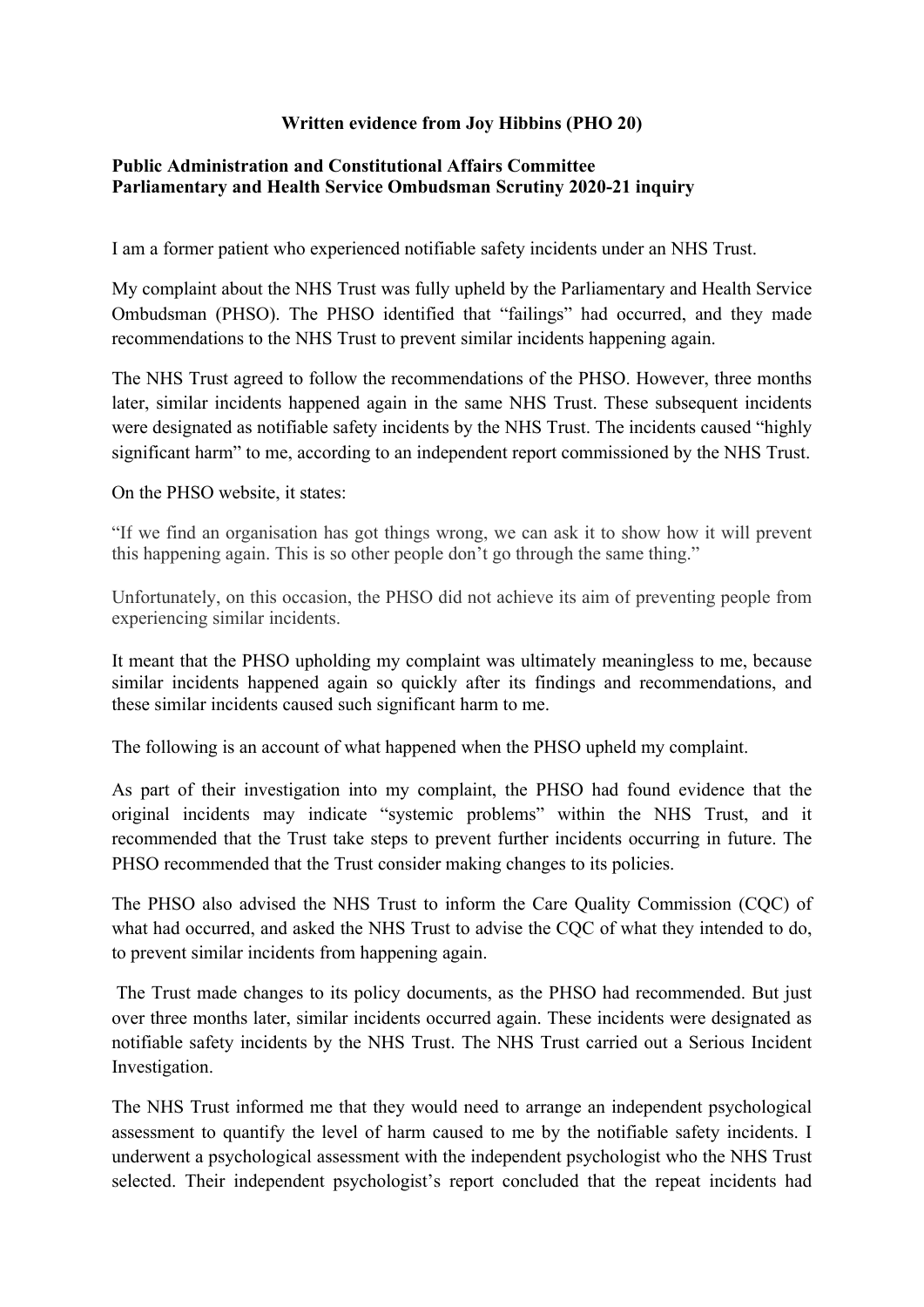caused me "highly significant" psychological harm. The psychologist's report stated that the incidents were "highly damaging".

I contacted the PHSO and informed them that similar incidents had occurred again, and that these "repeat" incidents had been assessed as having caused highly significant harm.

I also wrote individually to Rob Behrens to inform him of what had happened. He informed me that the PHSO would reply to me.

It appeared that all the PHSO could do was to ask the NHS Trust to inform the Care Quality Commission that similar incidents had happened again.

The PHSO told me that the NHS Trust had complied with the PHSO's recommendations by amending their policy documents. Technically, that was "complying".

The PHSO cited the "limits of their powers" and that there was nothing more they could do.

But the NHS Trust amending their policies had not prevented similar harmful incidents happening to me very shortly afterwards.

Perhaps one of the issues is that the PHSO simply recommending that an NHS Trust makes amendments to its policy documents may not be enough, and perhaps the PHSO needs to ask the NHS Trust how in practice they will ensure repeat incidents do not happen. It may need to be about how the NHS Trust ensures that all their staff take learning from what happened – it may be that the "learning taken" needs to be embedded in staff training, for example.

I was extremely disappointed with how the PHSO responded to the repeat incidents which happened so soon after their recommendations to the NHS Trust – particularly in view of the significant harm that these repeat incidents caused.

My impression was that the PHSO did not given enough consideration to what changes may need to be made in PHSO processes to ensure that this did not happen again – i.e. a consideration of whether the PHSO may need to do more, in the future, than to focus on recommendations about changes to *policy documents* within an NHS Trust.

Changing policy documents, on the recommendation of the PHSO, may not in itself demonstrate a commitment to change, on the part of the NHS Trust. I think the PHSO may need to ask for more in future, in order that an NHS Trust demonstrates to the PHSO that it is genuinely and pro-actively going to commit to taking steps to prevent similar incidents from occurring again.

In retrospect, the fact that the NHS Trust leadership had resisted acknowledging any failings or shortcomings in their processes, or in staff conduct, right up until the day that the PHSO issued its final report, should perhaps have signalled to the PHSO that the NHS Trust might be less rigorous in following up on any recommendations, other than on a more superficial level.